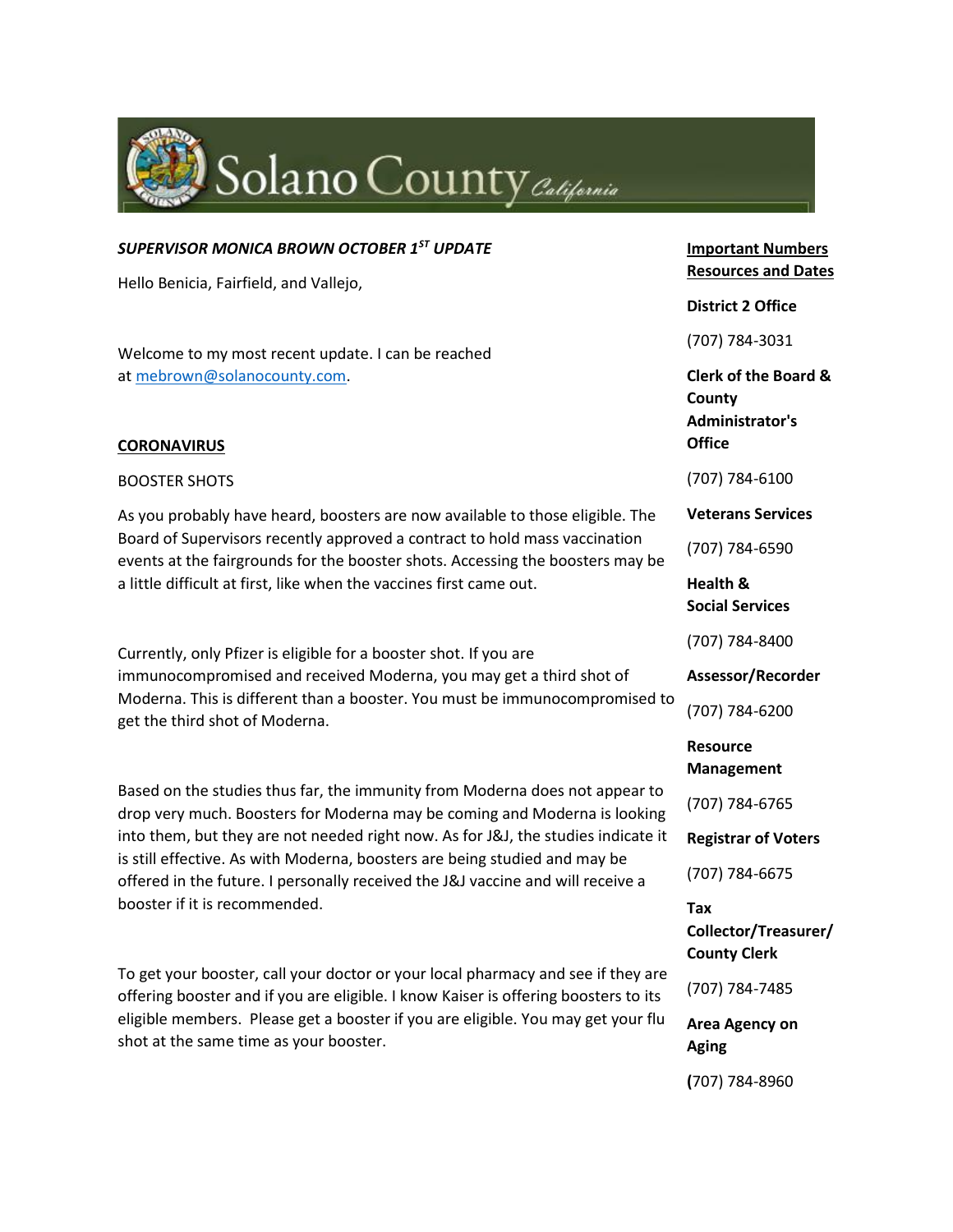### To see more information about the boosters, please

visit: [https://www.dailyrepublic.com/all-dr-news/solano-news/fairfield/solano](https://www.dailyrepublic.com/all-dr-news/solano-news/fairfield/solano-public-health-ready-to-move-forward-on-mass-booster-vaccination-program/)[public-health-ready-to-move-forward-on-mass-booster-vaccination-program/](https://www.dailyrepublic.com/all-dr-news/solano-news/fairfield/solano-public-health-ready-to-move-forward-on-mass-booster-vaccination-program/)

The Veteran's Administration is offering boosters to those eligible. For more information, please visit: [https://www.va.gov/northern-california-health](https://www.va.gov/northern-california-health-care/programs/covid-19-vaccines/)[care/programs/covid-19-vaccines/](https://www.va.gov/northern-california-health-care/programs/covid-19-vaccines/)

### FIRST SHOTS, TESTING, COVID-19 STATISTICS

If you have not yet received your first vaccine, please get vaccinated. If you know anyone who is not vaccinated, please encourage them to get vaccinated. Enough people getting vaccinated is the only way we will return to normal.

The county is offering multiple opportunities to get vaccinated. The vaccine clinic at the Solano Mall (1350 Travis Blvd, Fairfield, CA) is on the second floor across from the Applebee's. It is open Tuesday -Saturday from 10:00am to 7:00pm. You may get any of the three vaccines (Pfizer, Moderna, J&J).

The clinic at the mall also offers rapid testing for COVID-19. You may also get tested at either of the Solano County locations in Vacaville (1681 Monte Vista Ave) or Vallejo (545 Magazine). Testing is still an important part of combating the virus and I encourage you to get tested if you think you have been exposed.

While our COVID-19 numbers are showing improvement, we still have a long way to go. Our numbers in Solano County are much higher than the rest of the state and the surrounding Bay Area.

To see more about where to get a vaccine, where to get tested, and our numbers, please visit:

[https://www.solanocounty.com/depts/ph/coronavirus\\_links/covid\\_19\\_vaccine](https://www.solanocounty.com/depts/ph/coronavirus_links/covid_19_vaccines.asp) [s.asp](https://www.solanocounty.com/depts/ph/coronavirus_links/covid_19_vaccines.asp)

#### **U.S. Social Security**

(800) 772-1213

## **SUICIDE PREVENTION**

NATIONAL SUICIDE PREVENTION HOTLINE

800-273-8255

SPANISH LINE

888-628-9454

DEAF AND HARD OF HEARING

800 799 4889

FRIENDSHIP LINE FOR SENIORS

800 971 0016

CRISIS TEX LINE

741741

THE TREVOR PROJECT FOR LGBTQ YOUTH

866-488-7386

TRANS LIFELINE PROVIDING SUPPORT FOR THE TRANSGENDER **COMMUNITY** 

877-565-8860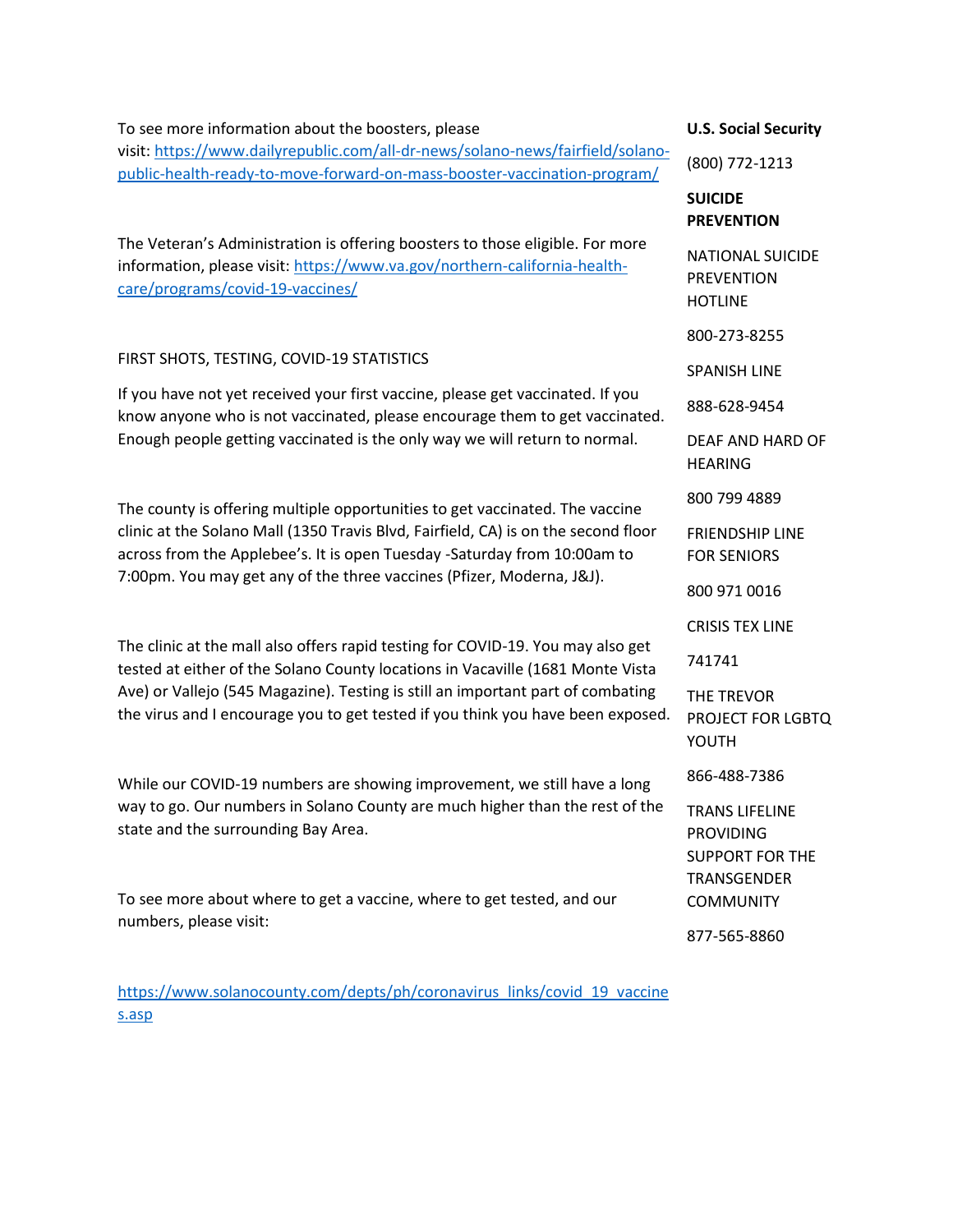[https://www.solanocounty.com/depts/ph/coronavirus\\_links/faq\\_\\_\\_community](https://www.solanocounty.com/depts/ph/coronavirus_links/faq___community_testing_sites.asp) [\\_testing\\_sites.asp](https://www.solanocounty.com/depts/ph/coronavirus_links/faq___community_testing_sites.asp)

[https://doitgis.maps.arcgis.com/apps/MapSeries/index.html?appid=055f81e9fe](https://doitgis.maps.arcgis.com/apps/MapSeries/index.html?appid=055f81e9fe154da5860257e3f2489d67) [154da5860257e3f2489d67](https://doitgis.maps.arcgis.com/apps/MapSeries/index.html?appid=055f81e9fe154da5860257e3f2489d67)

I sent letters to the Benicia, Fairfield, and Vallejo requesting that each city implement a vaccine mandate for their city employees. It is imperative that we get this virus under control. Vaccine mandates are the way to do that.

### **SOLANO COUNTY REDISTRICTING**

At the October 5<sup>th</sup> Board meeting, there will be a report on redistricting from the Redistricting Advisory Committee. To see the agenda for this meeting, please visit: <https://www.solanocounty.com/depts/bos/meetings/videos.asp>

#### **AMERICAN RESCUE PLAN FUNDING**

The Board will have two meetings to discuss the \$87 million the county is receiving from the ARP. One meeting will be at 6pm on October 12<sup>th</sup> and the other will be on October 19<sup>th</sup> at 9am. This is a once-in-a-lifetime opportunity to tackle many challenging issues in our community. You may email your comments to the [clerk@solanocounty.com.](mailto:clerk@solanocounty.com) You may find the agendas for the meeting and information on how to participate when they are posted here: <https://www.solanocounty.com/depts/bos/meetings/videos.asp>

### **THE BUFFALO SOLDIERS AT PENA ADOBE IN VACAVILLE.**

The Buffalo Soldiers are a living history group that recreates the African-American Calvary units that served in the Old West from 1866-1891. The Buffalo Soldiers will be at the Pena Adobe on Saturday October 2<sup>nd</sup> from 11:00 to 2:00 PM. For more information, please visit: <https://www.penaadobe.org/events>

### **CONGRESSMAN JOHN GARAMENDI SERVICE ACADEMY NOMINATIONS**

If you live in Fairfield and are interested in being nominated to a service academy, Congressman John Garamendi will hold two meetings to go over the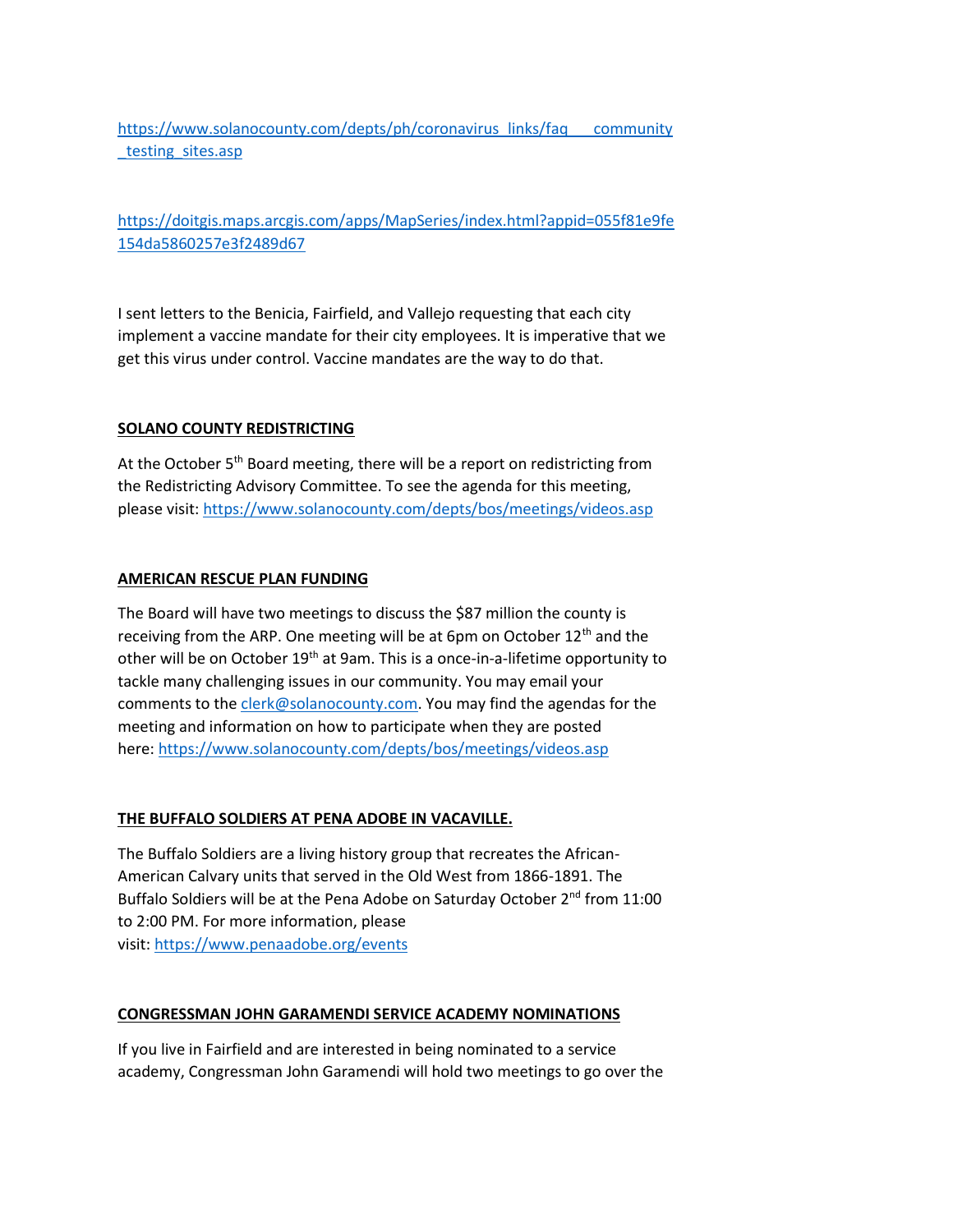process. One will be held October 2<sup>nd</sup> at 10:00 am and the other will be held on October 14<sup>th</sup> at 6:00 pm. For more information, please visit:

[https://ushr.zoomgov.com/meeting/register/vJItf-](https://ushr.zoomgov.com/meeting/register/vJItf--qrzwpGX7RVi5Zhpqpoew6aXX2lg8) [qrzwpGX7RVi5Zhpqpoew6aXX2lg8](https://ushr.zoomgov.com/meeting/register/vJItf--qrzwpGX7RVi5Zhpqpoew6aXX2lg8)

[https://ushr.zoomgov.com/meeting/register/vJIsdeGorDwpGQ7lktRd2SFg\\_VaL](https://ushr.zoomgov.com/meeting/register/vJIsdeGorDwpGQ7lktRd2SFg_VaLugSUwhA) [ugSUwhA](https://ushr.zoomgov.com/meeting/register/vJIsdeGorDwpGQ7lktRd2SFg_VaLugSUwhA)

## **HOME KITCHEN PROGRAM**

The Solano Small Business Development Center will hold an online seminar on the home kitchen program and what is required. The date is October 5<sup>th</sup> at 5:30 PM. For more information, please visit: [https://norcalsbdc.zoom.us/meeting/register/tJItduCtrD8sEtTZ0DJcKW1L](https://norcalsbdc.zoom.us/meeting/register/tJItduCtrD8sEtTZ0DJcKW1LUaq_hlIqS0K9) [Uaq\\_hlIqS0K9](https://norcalsbdc.zoom.us/meeting/register/tJItduCtrD8sEtTZ0DJcKW1LUaq_hlIqS0K9)

### **FAIRFIELD GENERAL PLAN**

The city of Fairfield is looking for input on the General Plan. For more information, please visit: <https://www.fairfieldforward.com/participate>

# **APPLICATION FOR FINANCIAL AID FOR COLLEGE**

The FAFSA application for financial aid for college is now available. For more information, please visit: <https://studentaid.gov/h/apply-for-aid/fafsa>

**JOBS**

SOLANO COUNTY: <https://jobapscloud.com/solano/>

CITY OF BENICIA: <https://agency.governmentjobs.com/benicia/default.cfm>

CITY OF FAIRFIELD: <https://www.governmentjobs.com/careers/fairfield>